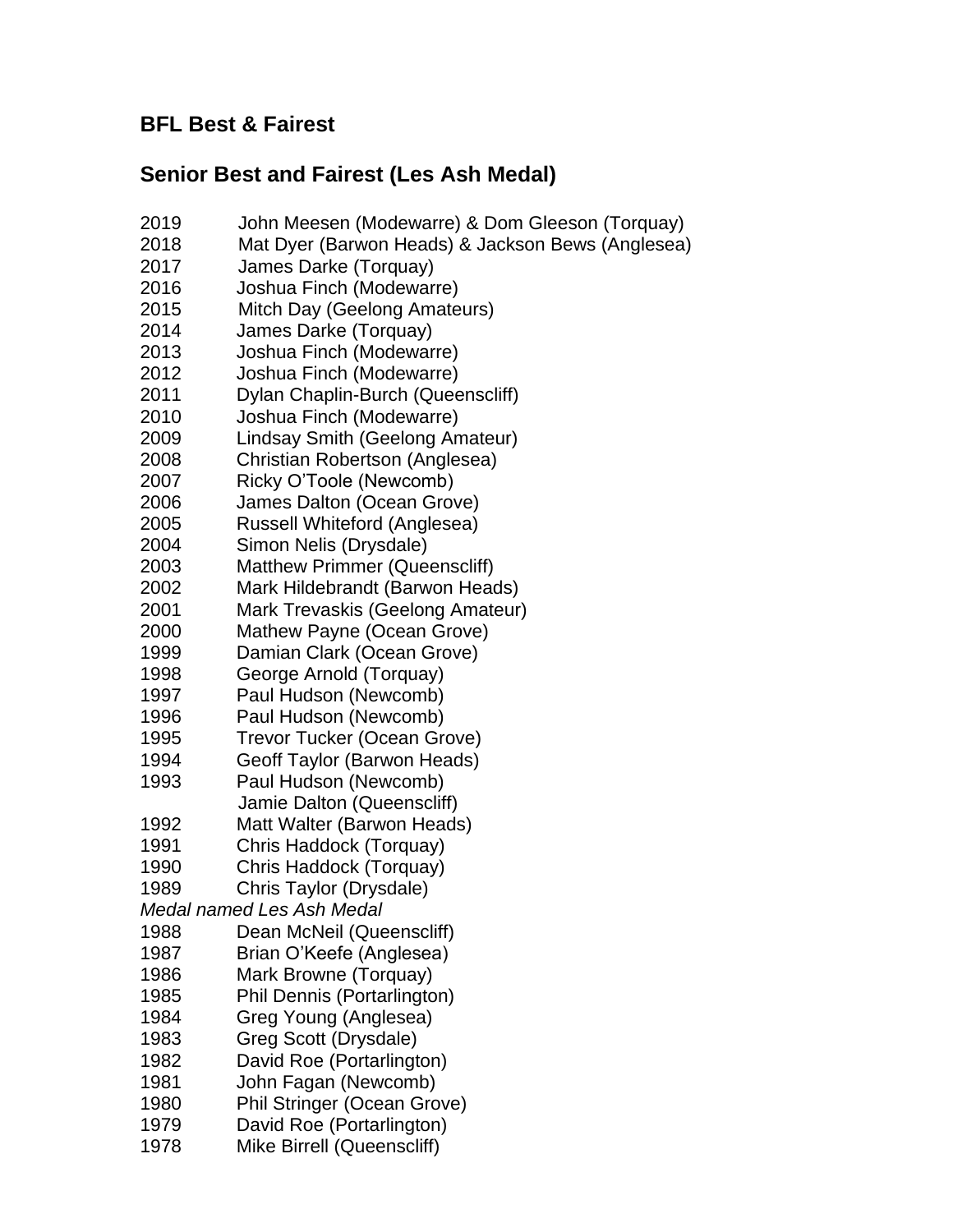- Mike Birrell (Queenscliff)
- Robert Warren (Queenscliff)
- Dennis Johnson (Barwon Heads)
- Geoff Fry (Barwon Heads)
- Dennis Johnson (Barwon Heads)
- Gary Renfrey (Portarlington)
- Stewart Mathieson (Winchelsea)

### **Reserves Best and Fairest (Don Cole Medal)**

- **Troy Fenyvesi (Modewarre)**
- Daniel Grose (Geelong Amateur)
- Ryan McAuliffe (Barwon Heads)
- Stuart Hill (Torquay)
- Scott Hovey (Modewarre**)**
- Scott Diamond (Torquay)
- Alexander Hann (Torquay)
- Michael Brown (Torquay)
- Kane Montgomery (Ocean Grove)
- Tom Perry (Barwon Heads) & Andrew Bond (Torquay) & Kane Montgomery (Ocean Grove) &
- Matthew Aylwin (Drysdale)
- Josh Rees (Barwon Heads)
- Simon Christian (Ocean Grove)
- Gerard Black (Modewarre)
- Brendan Pegg (Torquay)
- George Arnold (Torquay)
- Paul Middleton (Geelong Amateur)
- Craig Leeman (Anglesea)
- Craig Pearce (Newcomb) & Matthew Foot (Drysdale)
- Jeremy Serong (Anglesea) & Matthew Tyrell (Ocean Grove) & Kevin Leeman (Anglesea) &
- Matthew Branchflower (Barwon Heads)
- Stephen Ward (Newcomb)
- Craig Pearce (Newcomb)
- Chris Amor (Ocean Grove) Darren Hawkens (Anglesea) &
- Paul Featherby (Ocean Grove)
- Wayne Hucker (Queenscliff)
- Steven Grossman (Torquay)
- Sean Kennedy (Drysdale)
- Mark Libardi (Queenscliff)
- Phil Taylor (Drysdale)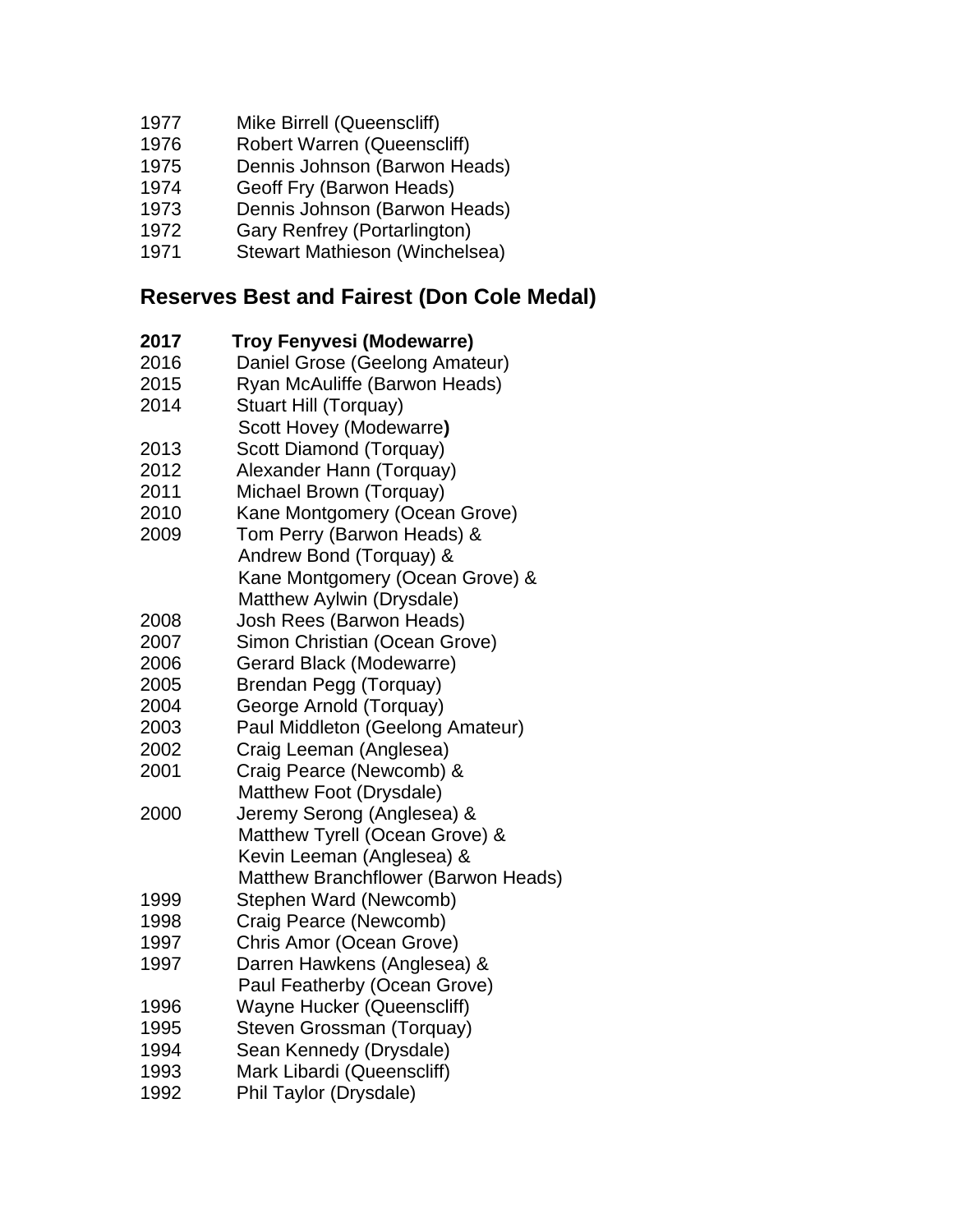- Chris Nicholls (Newcomb)
- Geoff Rhodes (Portarlington)
- Tom Hogan (Drysdale)
- Phil Taylor (Drysdale)
- *Medal named Don Cole Medal*
- Andrew Hampson (Portarlington)
- Fred Seiffert (Anglesea)
- Robert Virgona (Torquay)
- Russell Cato (Leopold)
- Robert Virgona (Torquay)
- John Edsall (Drysdale)
- Murray Trewhella (Drysdale)
- Terry Bellears (Newcomb)
- Alan McKee (Newcomb)
- Terry Rowe (Leopold)
- David Wilson (Newcomb)
- Andrew Hampson (Portarlington)
- Terry Rowe (Leopold)
- Robert Clark (Queenscliff)
- Brian Carlos (Portarlington)
- Brian Carlos (Portarlington)
- Greg Touzel (Torquay)
- Ron Evans (Anglesea)
- Jim Alford (Winchelsea)
- Bill Lowrey (Winchelsea)

## **Under 18 Best and Fairest**

- Jesse Dawson (Torquay)
- Lachlan Patten (Drysdale)
- Tommy Henderson (Torquay)
- Dyson Bell-Warren (Anglesea)
- Sebastian Kent (Anglesea)
- Daniel Gibbs (Queenscliff)
- Zach Gubbins (Barwon Heads)
- Rohan Hair (Modewarre)
- Matthew Jackson (Geelong Amateur)
- Aaron Jones (Queenscliff)
- Luke Cormack (Torquay)
- Liam Rock (Ocean Grove)
- Chris Bien (Drysdale)
- Nathan Rau (Geelong Amateur)
- Gary Ablett (Modewarre)
- Craig Morrison (Newcomb)
- Rory Milburn (Torquay)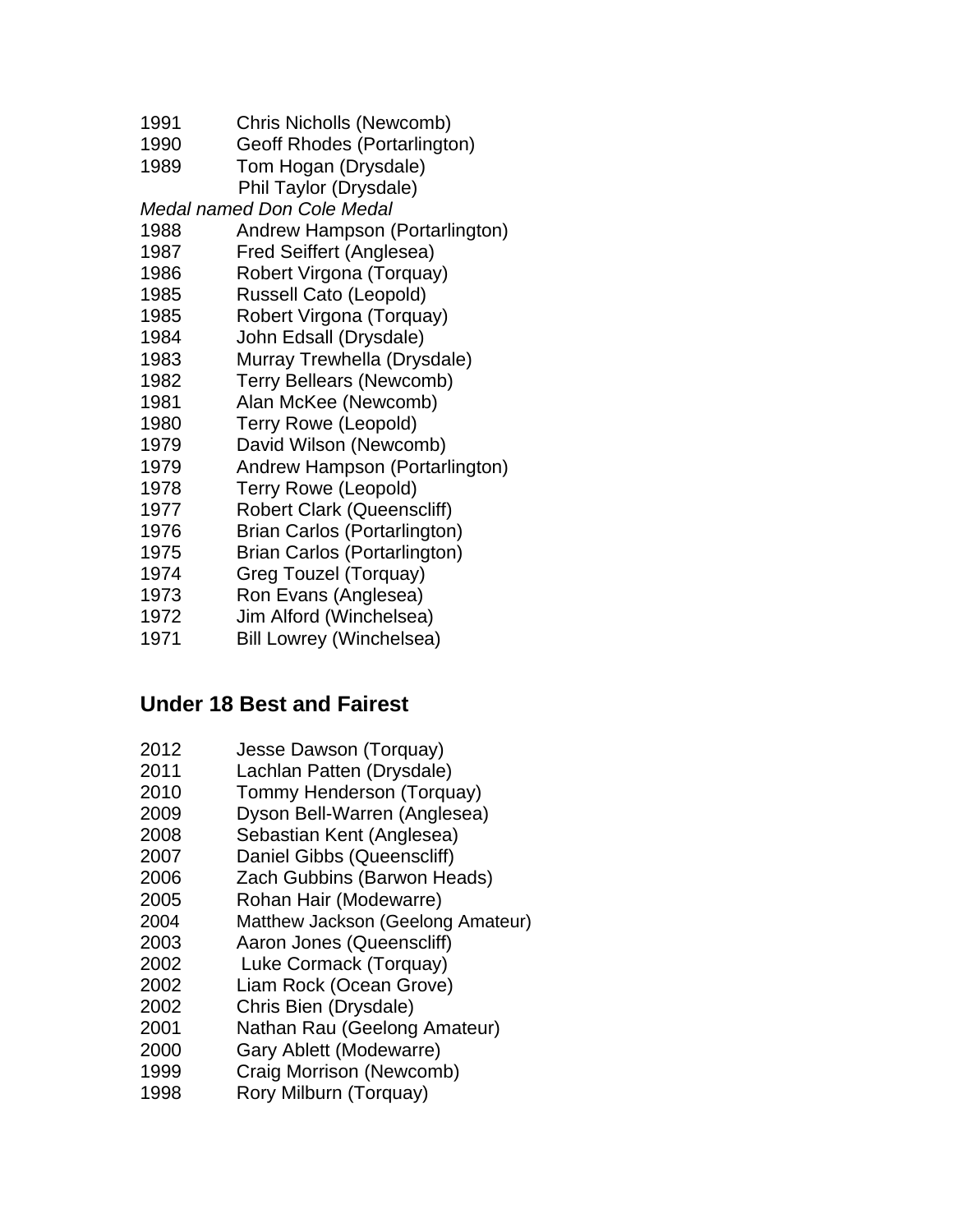- Matthew Hogarth (Anglesea)
- Chris Malouf (Ocean Grove)
- Andrew Doyle (Newcomb)
- Tim Broughton (Drysdale)
- Tim Broughton (Drysdale)
- Adam Clarke (Drysdale)
- Andrew Sharp (Drysdale)
- Justin Latter (Drysdale)
- Cliff Richards (Drysdale)
- Sean Stocker (Queenscliff)
- Paul Humphrey (Drysdale)
- Martin Lilburne (Leopold)
- Mario Randone (Drysdale)
- Brad Marsh (Torquay)
- Scott McDonald (Leopold)
- Paul Martin (Drysdale)

### **Under 17 Best & Fairest**

- Paul Martin (Drysdale)
- Richard Kenny (Newcomb)
- Steven Worland (Winchelsea)
- Darren Jennings (Newcomb)
- Barry Edwards (Anglesea)
- Gary Broom (Portarlington)

### **Under 16 Best & Fairest**

- David Worland (Winchelsea)
- Cliff Cardinal (Winchelsea)
- Peter Kelly (Drysdale)
- Jeff Gillies (Drysdale)
- H. Smith (Leopold)

## **Under 15 Best & Fairest**

#### *Ron Evans Medal*

#### **Post 2000 moved to Geelong Junior Football**

- Scott Cartwright (Portarlington)
- Matthew Bolton (Modewarre)
- Dallas Byars (Newcomb)
- David Farrell (Barwon Heads)
- Michael Barrett (Torquay)
- Matthew Hogarth (Anglesea)
- Aaron Eddy (Drysdale)
- Marcus Stringer (Ocean Grove)
- Jason Sharp (Drysdale)
- Matthew Van Der Pol (Newcomb)